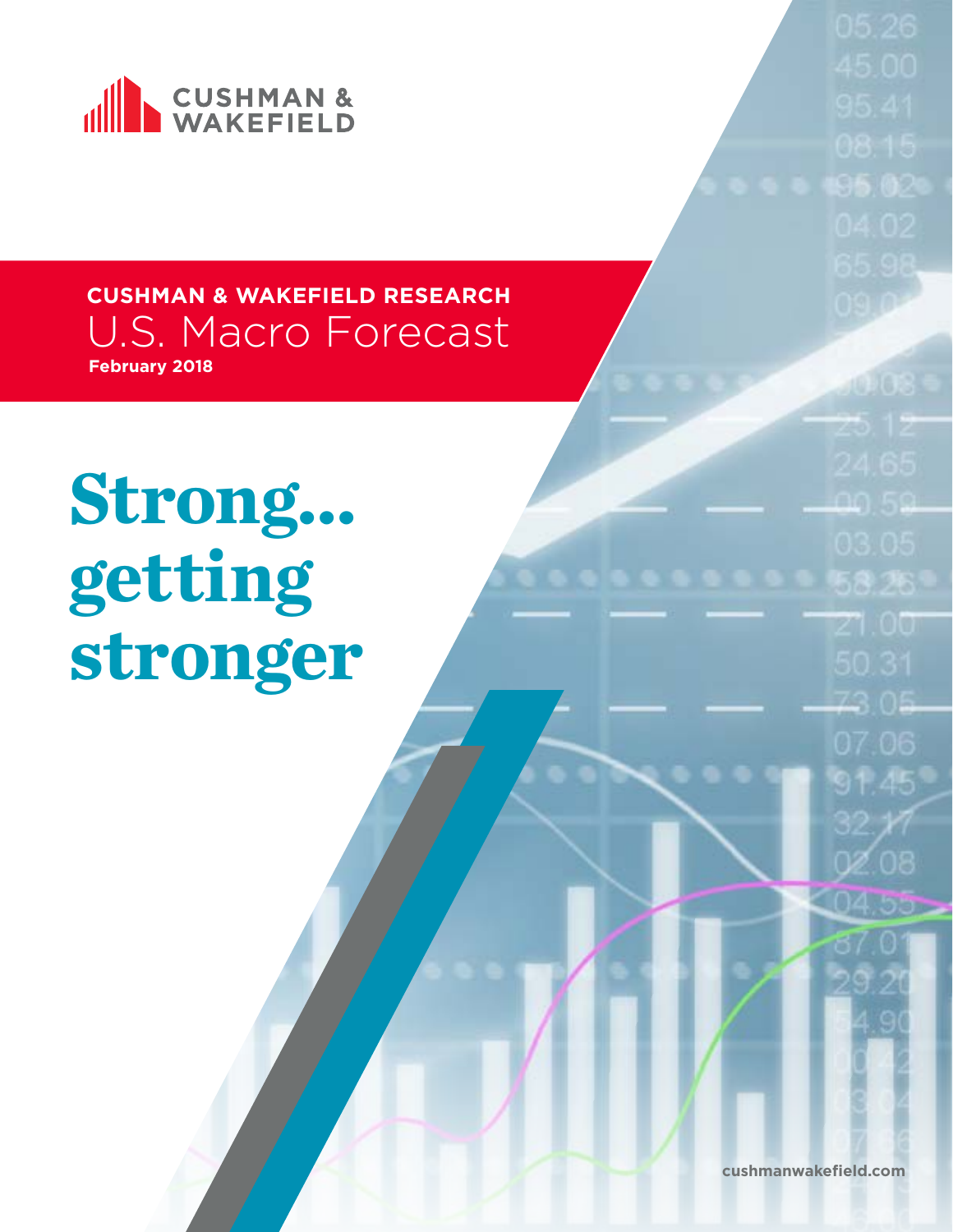# **CUSHMAN &**

### **CUSHMAN & WAKEFIELD RESEARCH** U.S. Macro Forecast

The U.S. economy has created more than **2 million** net new nonfarm jobs for each of the last six years; we forecast that to continue in 2018.

Office demand has begun to decelerate. Demand peaked at **81 msf** in 2015, slowed to 53.2 msf in 2016, and then to **49.1 msf** in 2017. Demand is expected to register at **43.1 msf** in 2018.

> We expect the record-setting industrial run of such demand to continue, with net absorption tallying over **400 msf** for the next two years.

In 2018, there is potential for up to **25** at-risk retailers to file for bankruptcy; up to a record 11,000 stores may be strategically shuttered.

> Record levels of dry powder are aimed at U.S. commercial properties. According to Preqin as of January 2018, there was **\$164 billion**

targeting U.S. assets by closed-end funds.

[EXECUTIVE](#page-2-0) 

 $\begin{array}{ccc} \text{EXECUTIVE} \end{array} \hspace{1.2cm} \Big/ \hspace{1.2cm} \begin{array}{ccc} \text{ECUTIVE} \end{array} \hspace{1.2cm} \Big/ \hspace{1.2cm} \text{ECONOMY} \end{array} \hspace{1.2cm} \Big/ \hspace{1.2cm} \begin{array}{ccc} \text{OFFICE} \end{array} \hspace{1.2cm} \Big/ \hspace{1.2cm} \begin{array}{ccc} \text{RETAIL} \end{array} \hspace{1.2cm} \Big/ \hspace{1.2cm} \begin{array}{ccc} \text{CAPITAL} \end{array}$  $\begin{array}{ccc} \text{EXECUTIVE} \end{array} \hspace{1.2cm} \Big/ \hspace{1.2cm} \begin{array}{ccc} \text{ECUTIVE} \end{array} \hspace{1.2cm} \Big/ \hspace{1.2cm} \text{ECONOMY} \end{array} \hspace{1.2cm} \Big/ \hspace{1.2cm} \begin{array}{ccc} \text{OFFICE} \end{array} \hspace{1.2cm} \Big/ \hspace{1.2cm} \begin{array}{ccc} \text{RETAIL} \end{array} \hspace{1.2cm} \Big/ \hspace{1.2cm} \begin{array}{ccc} \text{CAPITAL} \end{array}$  $\begin{array}{ccc} \text{EXECUTIVE} \end{array} \hspace{1.2cm} \Big/ \hspace{1.2cm} \begin{array}{ccc} \text{ECUTIVE} \end{array} \hspace{1.2cm} \Big/ \hspace{1.2cm} \text{ECONOMY} \end{array} \hspace{1.2cm} \Big/ \hspace{1.2cm} \begin{array}{ccc} \text{OFFICE} \end{array} \hspace{1.2cm} \Big/ \hspace{1.2cm} \begin{array}{ccc} \text{RETAIL} \end{array} \hspace{1.2cm} \Big/ \hspace{1.2cm} \begin{array}{ccc} \text{CAPITAL} \end{array}$  $\begin{array}{ccc} \text{EXECUTIVE} \end{array} \hspace{1.2cm} \Big/ \hspace{1.2cm} \begin{array}{ccc} \text{ECUTIVE} \end{array} \hspace{1.2cm} \Big/ \hspace{1.2cm} \text{ECONOMY} \end{array} \hspace{1.2cm} \Big/ \hspace{1.2cm} \begin{array}{ccc} \text{OFFICE} \end{array} \hspace{1.2cm} \Big/ \hspace{1.2cm} \begin{array}{ccc} \text{RETAIL} \end{array} \hspace{1.2cm} \Big/ \hspace{1.2cm} \begin{array}{ccc} \text{CAPITAL} \end{array}$  $\begin{array}{ccc} \text{EXECUTIVE} \end{array} \hspace{1.2cm} \Big/ \hspace{1.2cm} \begin{array}{ccc} \text{ECUTIVE} \end{array} \hspace{1.2cm} \Big/ \hspace{1.2cm} \text{ECONOMY} \end{array} \hspace{1.2cm} \Big/ \hspace{1.2cm} \begin{array}{ccc} \text{OFFICE} \end{array} \hspace{1.2cm} \Big/ \hspace{1.2cm} \begin{array}{ccc} \text{RETAIL} \end{array} \hspace{1.2cm} \Big/ \hspace{1.2cm} \begin{array}{ccc} \text{CAPITAL} \end{array}$  $\begin{array}{ccc} \text{EXECUTIVE} \end{array} \hspace{1.2cm} \Big/ \hspace{1.2cm} \begin{array}{ccc} \text{ECUTIVE} \end{array} \hspace{1.2cm} \Big/ \hspace{1.2cm} \text{ECONOMY} \end{array} \hspace{1.2cm} \Big/ \hspace{1.2cm} \begin{array}{ccc} \text{OFFICE} \end{array} \hspace{1.2cm} \Big/ \hspace{1.2cm} \begin{array}{ccc} \text{RETAIL} \end{array} \hspace{1.2cm} \Big/ \hspace{1.2cm} \begin{array}{ccc} \text{CAPITAL} \end{array}$  $\begin{array}{ccc} \text{EXECUTIVE} \end{array} \hspace{1.2cm} \Big/ \hspace{1.2cm} \begin{array}{ccc} \text{ECUTIVE} \end{array} \hspace{1.2cm} \Big/ \hspace{1.2cm} \text{ECONOMY} \end{array} \hspace{1.2cm} \Big/ \hspace{1.2cm} \begin{array}{ccc} \text{OFFICE} \end{array} \hspace{1.2cm} \Big/ \hspace{1.2cm} \begin{array}{ccc} \text{RETAIL} \end{array} \hspace{1.2cm} \Big/ \hspace{1.2cm} \begin{array}{ccc} \text{CAPITAL} \end{array}$ [MARKETS](#page-8-0)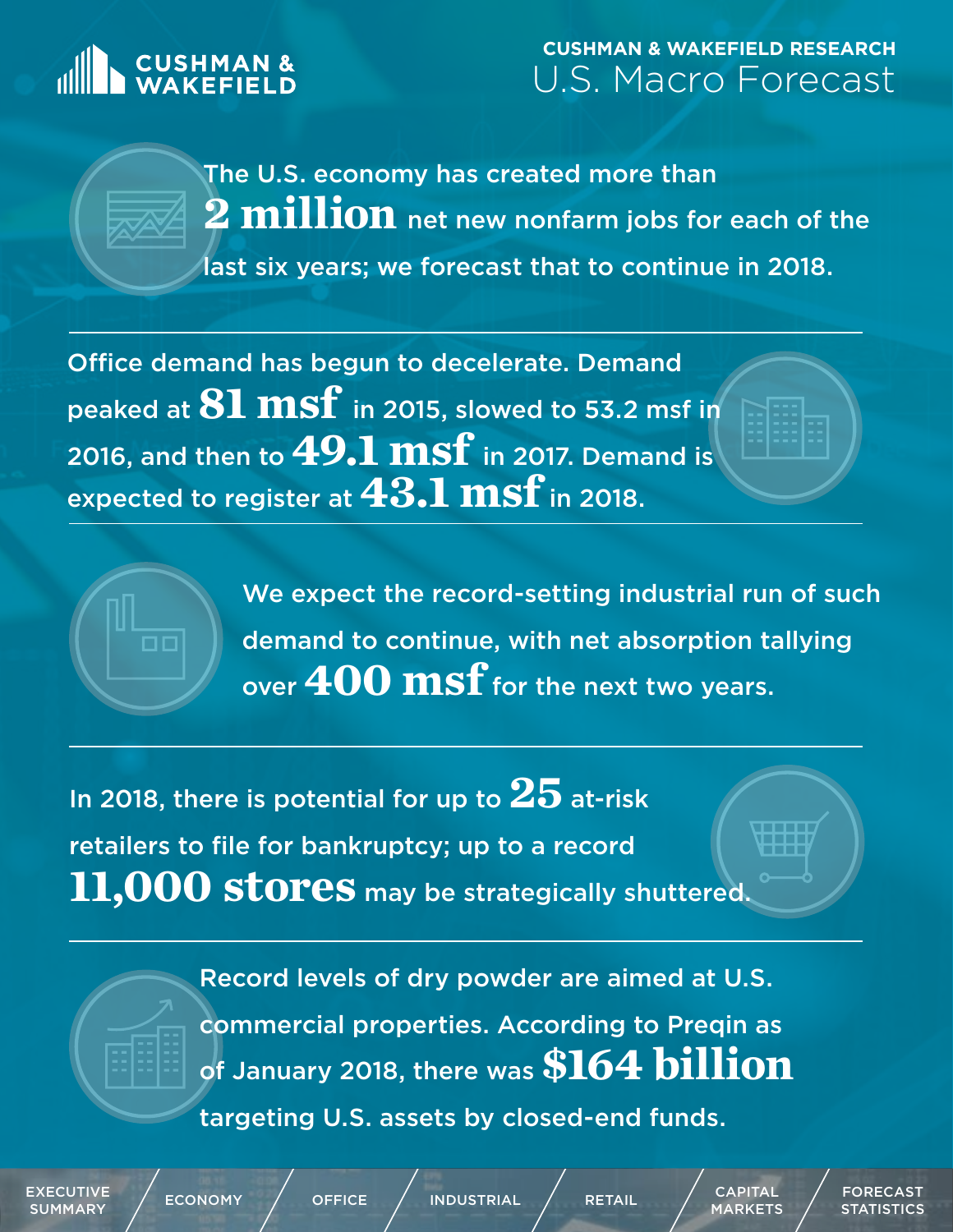<span id="page-2-0"></span>

## *Executive Summary*

### Strong & Getting Stronger

Eight and a half years into the current cycle the U.S. economy is showing no signs of fatigue; in fact, it's getting stronger. In terms of growth, real GDP has averaged about 2% per annum throughout most of this expansion, but on the heels of soaring business and consumer confidence, stock market wealth, stronger global growth, and tax cut stimulus, the U.S. is clearly shifting into a higher gear. For the last 9 months, the U.S. economy has been growing at a much faster pace of 3%, and with the tax cuts kicking in now, this stronger rate of growth is expected to

### **EREE OFFICE**

- Net absorption is expected to decelerate in tandem with office-using job growth. We forecast demand to register 97.5 million square feet (msf) between 2018 and 2020, putting vacancy on an upward trajectory towards 14.1% by 2020.
- Although deliveries will hit a cyclical peak in 2018—68.4 msf—healthy preleasing and concentrated impacts will mute the effect on vacancy rates. Markets in the Sunbelt will outperform others.

|                                    | 2018  | 2019  | 2020  |
|------------------------------------|-------|-------|-------|
| Vacancy Rate                       | 13.5% | 13.8% | 14.1% |
| <b>Asking Rent</b><br>Yr/Yr % Chg. | 4.0%  | 3.2%  | 1.9%  |

#### $\overline{10}$ **INDUSTRIAL**

- Continued penetration of eCommerce will fuel demand even as other drivers return in full force. Net absorption is set to exceed 600 msf over the next three years.
- Short lead-time of pipeline combined with a dearth of product in a record-tight market will temper any upward movement in national industrial vacancy rates.

|                                    | 2018 | 2019 | 2020 |
|------------------------------------|------|------|------|
| <b>Vacancy Rate</b>                | 5.3% | 5.4% | 5.5% |
| <b>Asking Rent</b><br>Yr/Yr % Chg. | 3.0% | 2.4% | 1.3% |

continue. In our baseline forecast, Real GDP will now grow by 2.7% in 2018 and risks remain largely to the upside that growth will exceed this level. Given that commercial real estate tracks well with the broader economy, albeit at a slight lag, 2018 will also be a strong year for the property markets. That said, the old adage that "all real estate is local" has never been truer. Depending on the product, the geography, the submarket, the block, the floor plate—it can very easily be an investor-favorable market on one side of town and an occupier-favorable market on the other. Rigorous due diligence at this stage in the cycle is an absolute must.

#### $\overline{\mathbb{H}}$ **RETAIL**

- The eCommerce disruption is concentrated in weak or ill-positioned assets, particularly Class B and C malls. Most shopping centers boasted a new low in vacancy rates in 2017.
- As the pipeline clears out, new construction will be strongest in mixed-use categories. Mall redevelopment and shifting tenants across property types are likely to emerge as key themes.

|                                    | 2018 | 2019 | 2020     |
|------------------------------------|------|------|----------|
| <b>Vacancy Rate</b>                | 7.0% | 7.1% | 7.3%     |
| <b>Asking Rent</b><br>Yr/Yr % Chg. | 2.4% | 0.6% | $-0.8\%$ |

## **CAPITAL MARKETS**

- Deal activity is expected to rise, but fewer big-ticket transactions will keep volumes roughly flat. Some upside exists as investors may strategically liquidate trophy assets, especially as rising interest rates diminish the attractiveness of refinancing.
- Pricing and total NCREIF returns on moderating path reflect expected pressure from a rising cost of capital. Favorable spreads and risk tolerance will benefit opportunistic and value-add strategies.

|                                     | 2018    | 2019    | 2020    |
|-------------------------------------|---------|---------|---------|
| Total Investment<br>Sales (\$ Bil.) | \$450.8 | \$421.4 | \$406.3 |
| NCREIF Unlevered<br>Returns (AR%)   | 6.7%    | 6.4%    | 5.2%    |

EXECUTIVE  $\begin{array}{ccc} \texttt{EXECUTIVE} \end{array} \hspace{1em} \left/ \begin{array}{ccc} \texttt{ECONOMY} \end{array} \right/ \hspace{1em} \begin{array}{ccc} \texttt{OFFICE} \end{array} \hspace{1em} \left/ \begin{array}{ccc} \texttt{INDUSTRIAL} \end{array} \hspace{1em} \right/ \hspace{1em} \begin{array}{ccc} \texttt{RETAIL} \end{array} \hspace{1em} \left/ \begin{array}{ccc} \texttt{CAPITAL} \end{array} \right. \end{array}$  $\begin{array}{ccc} \texttt{EXECUTIVE} \end{array} \hspace{1em} \left/ \begin{array}{ccc} \texttt{ECONOMY} \end{array} \right/ \hspace{1em} \begin{array}{ccc} \texttt{OFFICE} \end{array} \hspace{1em} \left/ \begin{array}{ccc} \texttt{INDUSTRIAL} \end{array} \hspace{1em} \right/ \hspace{1em} \begin{array}{ccc} \texttt{RETAIL} \end{array} \hspace{1em} \left/ \begin{array}{ccc} \texttt{CAPITAL} \end{array} \right. \end{array}$  $\begin{array}{ccc} \texttt{EXECUTIVE} \end{array} \hspace{1em} \left/ \begin{array}{ccc} \texttt{ECONOMY} \end{array} \right/ \hspace{1em} \begin{array}{ccc} \texttt{OFFICE} \end{array} \hspace{1em} \left/ \begin{array}{ccc} \texttt{INDUSTRIAL} \end{array} \hspace{1em} \right/ \hspace{1em} \begin{array}{ccc} \texttt{RETAIL} \end{array} \hspace{1em} \left/ \begin{array}{ccc} \texttt{CAPITAL} \end{array} \right. \end{array}$  $\begin{array}{ccc} \texttt{EXECUTIVE} \end{array} \hspace{1em} \left/ \begin{array}{ccc} \texttt{ECONOMY} \end{array} \right/ \hspace{1em} \begin{array}{ccc} \texttt{OFFICE} \end{array} \hspace{1em} \left/ \begin{array}{ccc} \texttt{INDUSTRIAL} \end{array} \hspace{1em} \right/ \hspace{1em} \begin{array}{ccc} \texttt{RETAIL} \end{array} \hspace{1em} \left/ \begin{array}{ccc} \texttt{CAPITAL} \end{array} \right. \end{array}$  $\begin{array}{ccc} \texttt{EXECUTIVE} \end{array} \hspace{1em} \left/ \begin{array}{ccc} \texttt{ECONOMY} \end{array} \right/ \hspace{1em} \begin{array}{ccc} \texttt{OFFICE} \end{array} \hspace{1em} \left/ \begin{array}{ccc} \texttt{INDUSTRIAL} \end{array} \hspace{1em} \right/ \hspace{1em} \begin{array}{ccc} \texttt{RETAIL} \end{array} \hspace{1em} \left/ \begin{array}{ccc} \texttt{CAPITAL} \end{array} \right. \end{array}$  $\begin{array}{ccc} \texttt{EXECUTIVE} \end{array} \hspace{1em} \left/ \begin{array}{ccc} \texttt{ECONOMY} \end{array} \right/ \hspace{1em} \begin{array}{ccc} \texttt{OFFICE} \end{array} \hspace{1em} \left/ \begin{array}{ccc} \texttt{INDUSTRIAL} \end{array} \hspace{1em} \right/ \hspace{1em} \begin{array}{ccc} \texttt{RETAIL} \end{array} \hspace{1em} \left/ \begin{array}{ccc} \texttt{CAPITAL} \end{array} \right. \end{array}$  $\begin{array}{ccc} \texttt{EXECUTIVE} \end{array} \hspace{1em} \left/ \begin{array}{ccc} \texttt{ECONOMY} \end{array} \right/ \hspace{1em} \begin{array}{ccc} \texttt{OFFICE} \end{array} \hspace{1em} \left/ \begin{array}{ccc} \texttt{INDUSTRIAL} \end{array} \hspace{1em} \right/ \hspace{1em} \begin{array}{ccc} \texttt{RETAIL} \end{array} \hspace{1em} \left/ \begin{array}{ccc} \texttt{CAPITAL} \end{array} \right. \end{array}$  $\begin{array}{ccc} \texttt{EXECUTIVE} \end{array} \hspace{1em} \left/ \begin{array}{ccc} \texttt{ECONOMY} \end{array} \right/ \hspace{1em} \begin{array}{ccc} \texttt{OFFICE} \end{array} \hspace{1em} \left/ \begin{array}{ccc} \texttt{INDUSTRIAL} \end{array} \hspace{1em} \right/ \hspace{1em} \begin{array}{ccc} \texttt{RETAIL} \end{array} \hspace{1em} \left/ \begin{array}{ccc} \texttt{CAPITAL} \end{array} \right. \end{array}$  $\begin{array}{ccc} \texttt{EXECUTIVE} \end{array} \hspace{1em} \left/ \begin{array}{ccc} \texttt{ECONOMY} \end{array} \right/ \hspace{1em} \begin{array}{ccc} \texttt{OFFICE} \end{array} \hspace{1em} \left/ \begin{array}{ccc} \texttt{INDUSTRIAL} \end{array} \hspace{1em} \right/ \hspace{1em} \begin{array}{ccc} \texttt{RETAIL} \end{array} \hspace{1em} \left/ \begin{array}{ccc} \texttt{CAPITAL} \end{array} \right. \end{array}$ 

[MARKETS](#page-8-0)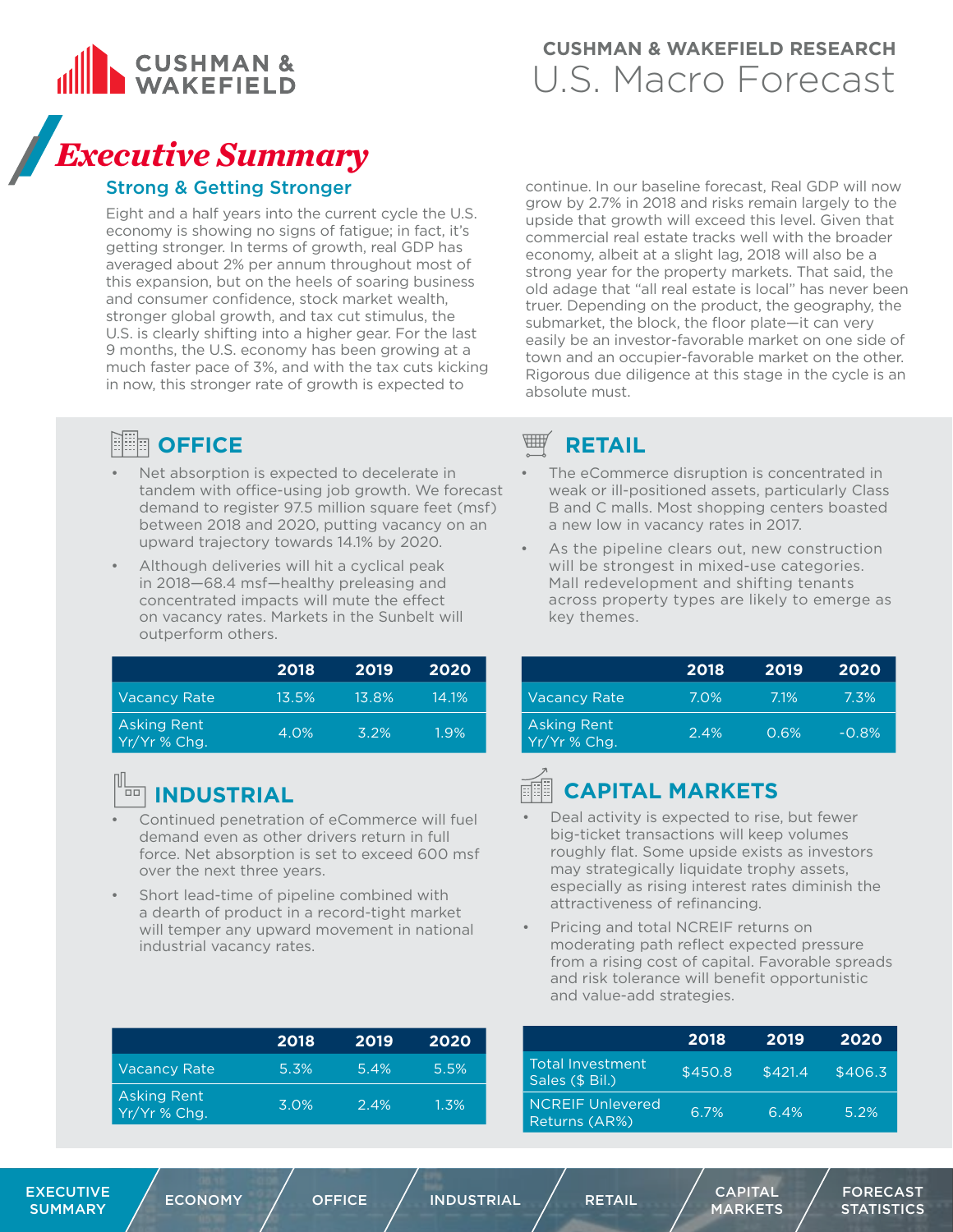<span id="page-3-0"></span>

## *Economy*

### **Many Reasons for Optimism**

The U.S. economy entered 2018 with very strong fundamentals and a lot of momentum. The latest economic data—on consumer spending, global trade, various manufacturing indices, and other metrics—send a clear signal that the U.S. economy is poised for greater growth. In addition, the labor market continue to crank out new jobs. Last year, the U.S. economy created 2.1 million net new nonfarm payroll jobs, more than 700,000 of which were in office-using sectors. The unemployment rate ended 2017 at 4.1%.Significantly, the economic expansion also became more broad-based in 2017, with both emerging economies and advanced economies growing in unison. Nearly 80% of the world is now sharing in this acceleration. The Baltic Dry Index—a reliable proxy of global trade—is hovering at its highest level in three years.

This optimism is most evident in the measures of confidence. Both consumers and businesses are feeling as positive about the economy as they have in nearly 20 years. The Conference Board's Consumer Confidence Index has been hovering in the 120 range since last summer. The National Federation of Independent Business's (NFIB) Optimism Index confirms similar upbeat sentiment.

Confidence is a critically important economic indicator for the CRE industry. When consumers are confident, they spend more. That, in turn, boosts business profits, which creates jobs, ultimately translating into demand for CRE space. Although consumer spending has been reasonably healthy throughout this expansion, it has not been overly robust. Personal consumption expenditures are growing at a rate of 2.5% annually—a healthy pace, indeed. But current confidence indicators, along with the wealth effect from higher home and equity values, suggest that consumer spending could be higher. Greater consumer spending could, given the above factors, result in an upside scenario of a 4% real GDP growth number. In general, when GDP is strengthening, so too are property markets.

The labor market is one of the largest risk factors to the CRE outlook. The U.S. economy generated 2.1 million jobs in 2017—a sixth consecutive year of at least 2 million job gains—but a clear deceleration from the 2.9 million in 2015 and the 2.5 million in 2016. Based on the job openings data, demand for labor remains very robust. Demand is not the issue; finding labor talent is. The unemployment rate ended 2017 at 4.1% —below what most consider the level of full employment, estimated at 5%. The U-6 measure—known as

- *• The U.S. economy is humming along. All signs continue to point to the current economy being the longest expansion in the post-WWII era.*
- *• Recent tax cuts will spur growth in the near-term, but will put pressure on interest rates and inflation.*
- *• Commercial real estate is performing well in the aggregate, but is increasingly diverging across localities/geography and product type.*
- *• Job growth is healthy, but slowing that will curb demand for real estate in some markets.*



### **WHEN CONFIDENCE SOARS. . .**

 **. . . OCCUPANCY GROWS**



Source: The Conference Board, U.S. Bureau of Economic Analysis, Cushman & Wakefield Research

[EXECUTIVE](#page-2-0) 

 $\begin{array}{ccc} \text{EXECUTIVE} \end{array} \hspace{1.2cm} \Big/ \hspace{1.2cm} \begin{array}{ccc} \text{ECUTIVE} \end{array} \hspace{1.2cm} \Big/ \hspace{1.2cm} \text{ECONOMY} \end{array} \hspace{1.2cm} \Big/ \hspace{1.2cm} \begin{array}{ccc} \text{OFFICE} \end{array} \hspace{1.2cm} \Big/ \hspace{1.2cm} \begin{array}{ccc} \text{RETAIL} \end{array} \hspace{1.2cm} \Big/ \hspace{1.2cm} \begin{array}{c} \text{CAPITAL} \end{array}$  $\begin{array}{ccc} \text{EXECUTIVE} \end{array} \hspace{1.2cm} \Big/ \hspace{1.2cm} \begin{array}{ccc} \text{ECUTIVE} \end{array} \hspace{1.2cm} \Big/ \hspace{1.2cm} \text{ECONOMY} \end{array} \hspace{1.2cm} \Big/ \hspace{1.2cm} \begin{array}{ccc} \text{OFFICE} \end{array} \hspace{1.2cm} \Big/ \hspace{1.2cm} \begin{array}{ccc} \text{RETAIL} \end{array} \hspace{1.2cm} \Big/ \hspace{1.2cm} \begin{array}{c} \text{CAPITAL} \end{array}$  $\begin{array}{ccc} \text{EXECUTIVE} \end{array} \hspace{1.2cm} \Big/ \hspace{1.2cm} \begin{array}{ccc} \text{ECUTIVE} \end{array} \hspace{1.2cm} \Big/ \hspace{1.2cm} \text{ECONOMY} \end{array} \hspace{1.2cm} \Big/ \hspace{1.2cm} \begin{array}{ccc} \text{OFFICE} \end{array} \hspace{1.2cm} \Big/ \hspace{1.2cm} \begin{array}{ccc} \text{RETAIL} \end{array} \hspace{1.2cm} \Big/ \hspace{1.2cm} \begin{array}{c} \text{CAPITAL} \end{array}$  $\begin{array}{ccc} \text{EXECUTIVE} \end{array} \hspace{1.2cm} \Big/ \hspace{1.2cm} \begin{array}{ccc} \text{ECUTIVE} \end{array} \hspace{1.2cm} \Big/ \hspace{1.2cm} \text{ECONOMY} \end{array} \hspace{1.2cm} \Big/ \hspace{1.2cm} \begin{array}{ccc} \text{OFFICE} \end{array} \hspace{1.2cm} \Big/ \hspace{1.2cm} \begin{array}{ccc} \text{RETAIL} \end{array} \hspace{1.2cm} \Big/ \hspace{1.2cm} \begin{array}{c} \text{CAPITAL} \end{array}$  $\begin{array}{ccc} \text{EXECUTIVE} \end{array} \hspace{1.2cm} \Big/ \hspace{1.2cm} \begin{array}{ccc} \text{ECUTIVE} \end{array} \hspace{1.2cm} \Big/ \hspace{1.2cm} \text{ECONOMY} \end{array} \hspace{1.2cm} \Big/ \hspace{1.2cm} \begin{array}{ccc} \text{OFFICE} \end{array} \hspace{1.2cm} \Big/ \hspace{1.2cm} \begin{array}{ccc} \text{RETAIL} \end{array} \hspace{1.2cm} \Big/ \hspace{1.2cm} \begin{array}{c} \text{CAPITAL} \end{array}$ 

[MARKETS](#page-8-0)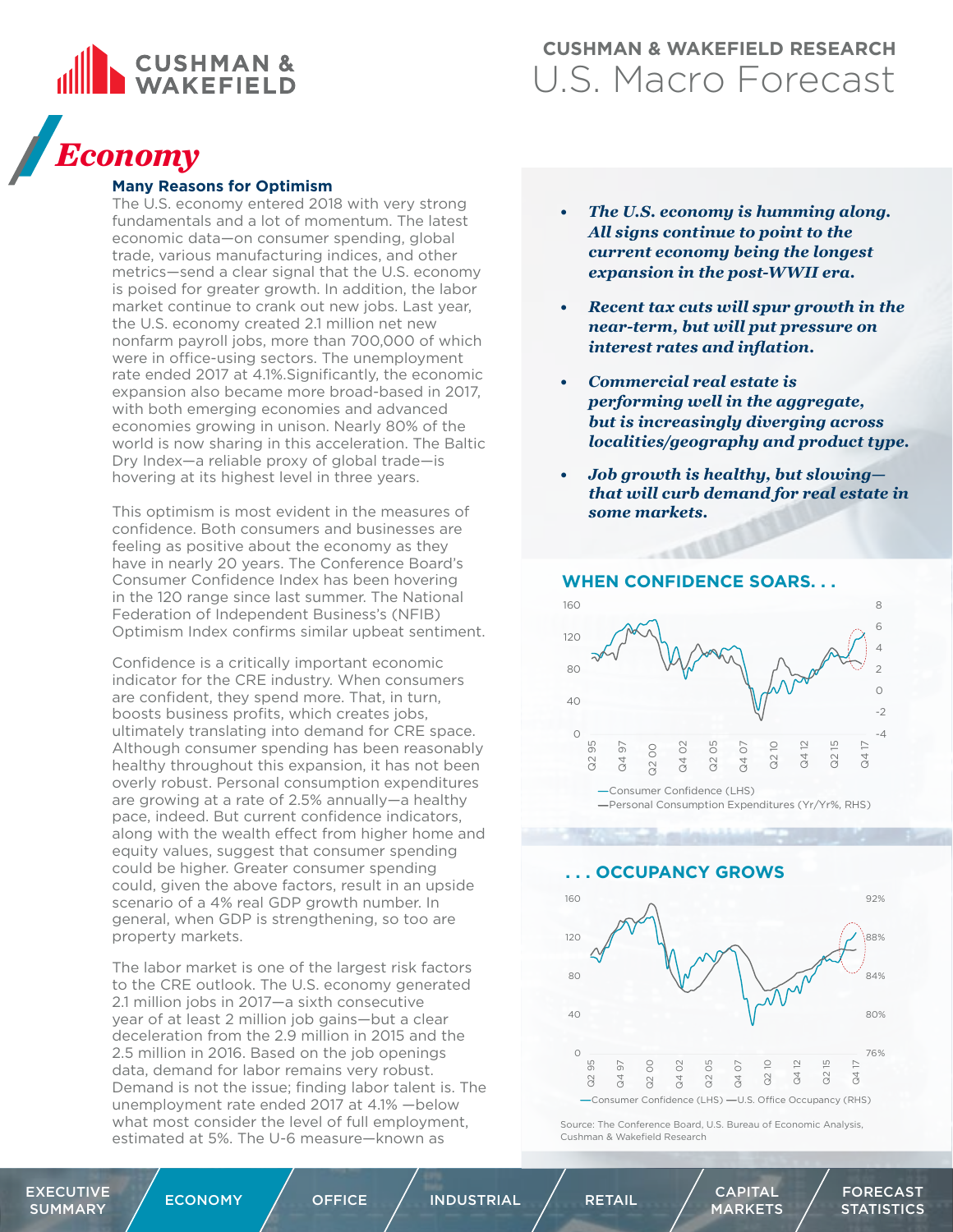

## *Economy*

underemployment—ended 2017 at 8.1%. These rates are among the lowest for the last 50 years. The NFIB reports that businesses are having the most difficult time filling positions since 2000. Wage pressures are also forming. The employment cost index increased by 2.5% in 2017, and is expected to continue to accelerate.

Full employment does not mean that job growth evaporates. Population growth alone supports roughly 1.2 million newly created U.S. jobs each year. In addition, based on the working-age employment-to-population ratio, there is potential for a further rebound in labor force participation; that would boost payroll growth. We expect one more year of 2 million newly created jobs in 2018 driven largely by the secondary markets which have slightly more labor market slack. But in general, we forecast employment growth to continue to weaken gradually from this point forward.

### **Cue Monetary Policy to take Center Stage**

With the economy operating at near full employment and wages now accelerating, the Federal Open Market Committee (FOMC) will respond by raising short-term rates three times in 2018 (our current assumption), and will continue its policy path towards normalization. The trajectory for monetary policy will be one of increasing focus for financial markets. There is some uncertainty about the tone of monetary policy, as new Federal Reserve Board (FRB) Chair Jerome Powell replaces Janet Yellen in February this year, and a shakeup in the FOMC voting members takes place. In addition, there are currently three vacant FRB governor seats. Some believe a slightly more hawkish tone will emerge. We will continue to watch this closely.

The long end of the yield curve is also expected to trend upward. Indications are certainly there suggesting that rates will increase—a more aggressive Fed, larger budget deficits, some wagedriven inflation. That said, interest rates will remain relatively very low for at least one more year. Global inflation is still low—below 2% in most of the advanced world—and 10-year government bond vields around the world are still very low just 0.6% in Germany and 0% in Japan, to name two. Consequently, a scenario in which U.S. interest rates completely pull away from the rest of the world is unlikely.

### **What Could Go Wrong?**

Despite an upbeat environment, rising risks to medium-term outlook should not be discounted. The most immediate threats include a bull market across sectors, imbalances in China's economy and impacts from immigration/trade policy.

The U.S. equity markets are at alltime highs. The political debate surrounding the recent tax reform legislation has diverted focus from global stock performance. In step with a synchronized upturn in world economic growth, international stock prices have soared, and actually have grown faster than those for U.S. stocks. The 21.5% growth in the S&P 500 Index in 2017 seems anemic compared to the 37.5% growth in the MSCI Emerging Market Index. The fall in the value of the U.S. dollar and a rising priceto-earnings ratio for the S&P 500 Index makes the U.S. equity picture appear less sanguine. However, with the Fed now unwinding its quantitative easing (QE) program, and with some scenarios showing interest rates moving up far more aggressively, there are increasing risks that a sharp prolonged correction in asset prices could take place. Since so much of the improvement in the economy is now linked to the wealth effect

from equity markets, this could be damaging to both the broader economy and to real estate markets. Fortunately, for the near-term, stock buybacks, M&A activity and the corporate tax cut set to result in outsized post-tax earnings in 2018 will temper the uphill the path of P/E ratios.

Other risks to the continued economic expansion could arise from ideological stances on foreign policy, including trade and immigration. Such risks have become more common in the U.S. and other countries. According to U.S. Census Bureau, the native-born working-age population will start to decline in 2019—a trend that is expected to last for 10 years. Absent any net positive in-migration, worker shortages will be exacerbated. Some of the rhetoric surrounding specific immigration programs may be of marginal influence on the macroeconomy. But the largest U.S. visa program is part of the North America Free Trade Agreement (NAFTA). Should trade policy negotiations—including withdrawal from the agreement result in increased worker shortages an unlikely but possible scenario—the effects would be felt in trade flows, investment, stock markets and economic/CRE performance.

#### **Expansion Likely to be the Longest, Despite Naysayers**

Just about every economic policy pundit has tried to call the next recession. It is true that expansions do not die of old age. For the U.S., that is good news because the current expansion may just become the longest in the post-WWII era. By this June, it will become the second longest. Over the next 12 months, the probability of an economic downturn has fallen to a low probability of 0-10%. Indeed, over the last eight and a half years, the economy has demonstrated its ability to fly on one engine when others failed, something else that should not be discounted.

[MARKETS](#page-8-0)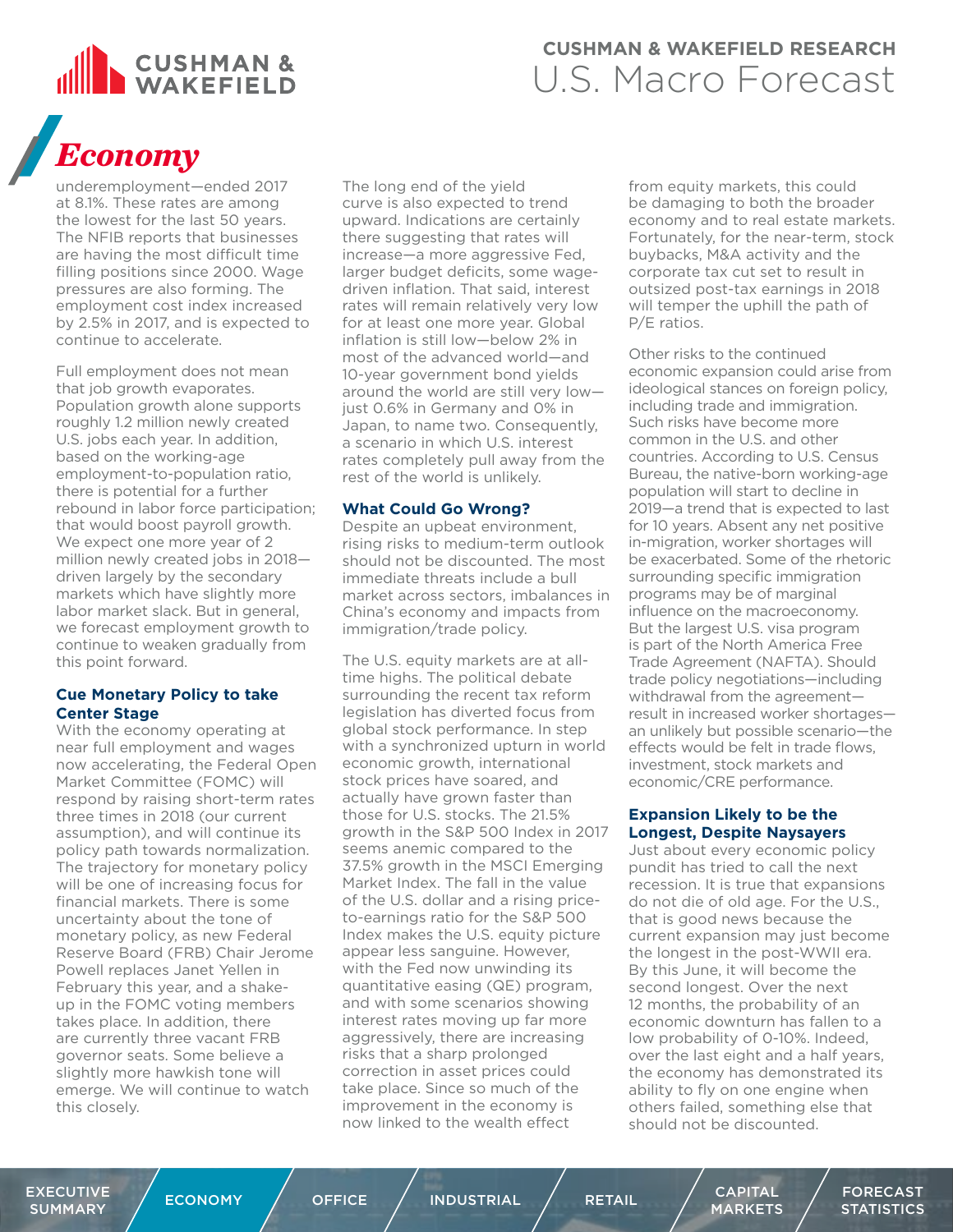<span id="page-5-0"></span>

## *Office*

### **Demand Steady but Slowing; Wave of Deliveries to Hit in 2018**

The office sector is facing a number of underlying dynamics that will slowly but surely start to push vacancy rates higher. Although headline officeusing job growth reaccelerated in 2017 to 707,000 from 688,000 in 2016, we expect it to decelerate as broader momentum in labor markets faces the headwinds that accompany tight unemployment. High-tech job growth, another major driver of both traditional office and Flex/R&D space, will mimic this path.

Demand for office space has already begun to decelerate. It peaked at 81 msf in 2015, slowed to 53.2 msf in 2016, and then to 49.1 msf in 2017. Some of that is due to the density trend—fewer square feet per worker—while some is due to slowing job growth in the major office-absorbing markets, including New York, Los Angeles and San Francisco. Some fall-off of demand is simply due to the maturity of the cycle which has businesses taking a more cautious approach. Our forecast calls for 1.1 million new office-using jobs to be created over the next three years—roughly half the 2.1 million-job pace from 2015 to 2017.

Although absorption rates are compressing in the office sector, leasing activity remains robust. In 2017, new leasing activity totaled 314.5 msf—the first time during this cycle that the 300 msfthreshold was surpassed. Notably, new leasing volume rose across all regions from 2016 to 2017. The high-tech, business services, financial services and healthcare/life sciences sectors drove the largest deals. Government, legal, insurance, creative,

energy and media industrial accounted for less than 10% of major deal activity, with creative and media contributing relatively less compared to 2016.

Slowly rising vacancy rates, particularly in the nation's CBDs, will become a key theme over the next few years. We expect 2018 to be the peak of the development cycle for the office sector, with just over 68 msf set to deliver. Although that level will fall off as construction and labor costs rise, new supply will be increasingly driven by secondary markets, with an additional 97.9 msf delivering by 2020. Preleasing activity remains healthy if not robust in many new developments; so most of the risk for the office sector will be concentrated in backfilling commodity Class A and Class B space. Going forward, in general, look for markets with little new space under construction to outperform those with a lot. Suburban submarkets offering a range of amenities as well as public transit are well positioned to capture demand.

Rent growth will come under pressure over the forecast horizon. Asking rent increases peaked in 2016 at 5.3% and are now on a decelerating path in most markets. Concession packages are already becoming more aggressive in certain markets such as Manhattan and Washington, DC, and are expected to rise in other delivery-heavy markets. Rents will also be under pressure as more lowerpriced Class B space comes to the market. Both of these features will contribute to the deceleration in asking rents.



### **OFFICE-USING JOB GROWTH VS. NET ABSORPTION**

Source: U.S. Bureau of Labor Statistics, Cushman & Wakefield Research

### **FORECAST SNAPSHOT**

|                        | 2018    | 2019    | 2020    |
|------------------------|---------|---------|---------|
| Net Absorption<br>msf  | 43.1    | 31.9    | 224     |
| Deliveries<br>msf      | 68.4    | 55.6    | 42.3    |
| Vacancy Rate           | 13.5%   | 13.8%   | 14.1%   |
| Asking Rent<br>$$$ psf | \$31.64 | \$32.65 | \$33.26 |

[EXECUTIVE](#page-2-0) 

 $\begin{array}{ccc} \text{EXECUTIVE} \end{array} \hspace{1.1cm} \Big/ \hspace{1.1cm} \begin{array}{ccc} \text{ECUTIVE} \end{array} \hspace{1.1cm} \Big/ \hspace{1.1cm} \begin{array}{ccc} \text{CCAPITAL} \end{array}$ 

[MARKETS](#page-8-0)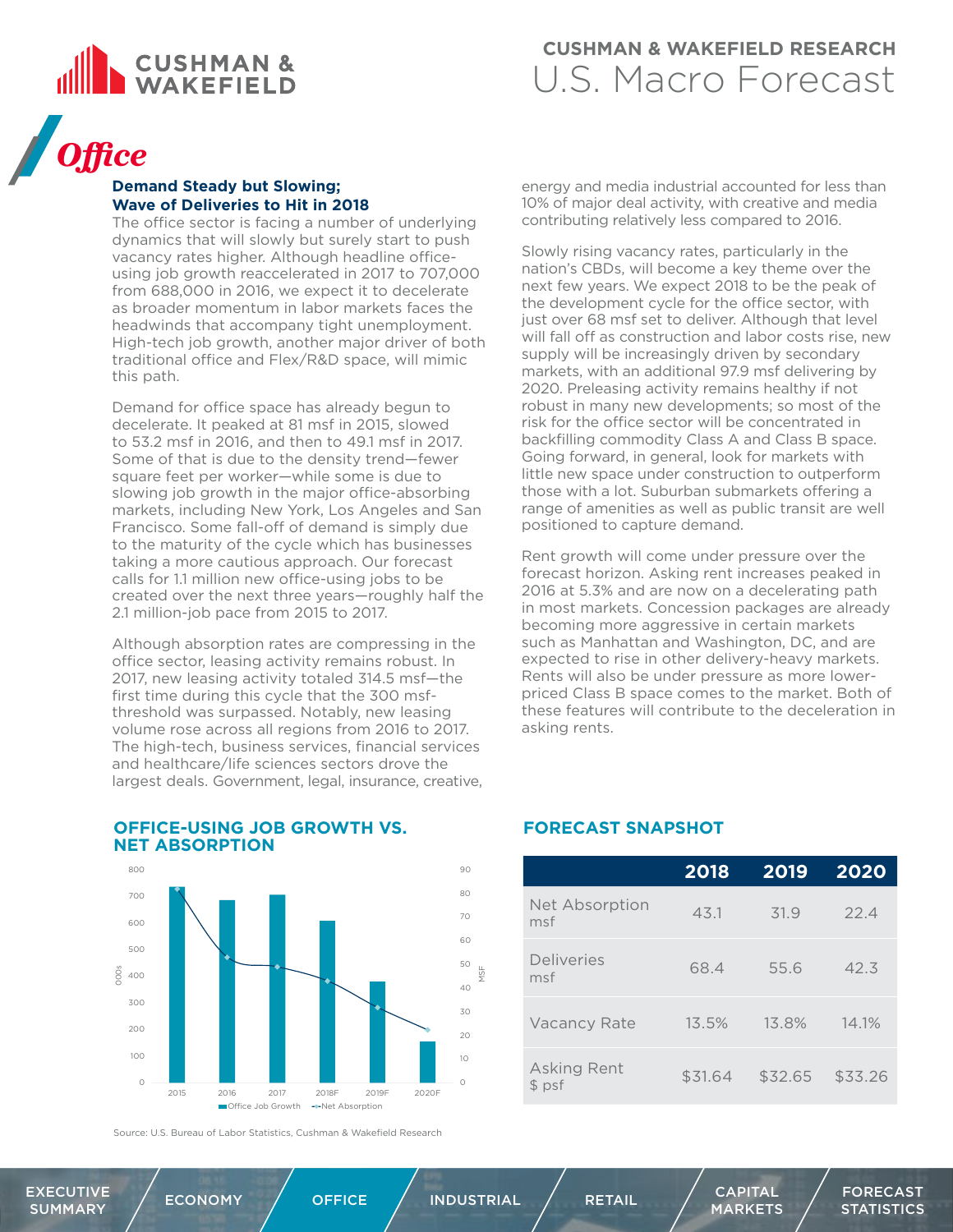<span id="page-6-0"></span>

## *Industrial*

### **Synchronized Tailwinds Gaining Steam**

The harmonized pickup in global economic activity is not the only tailwind benefitting industrial real estate in the U.S. A powerful mixture increasing trade flows, continued eCommerce penetration and expansion, rising consumer spending, rebounding investment and a maturing construction cycle—started to form in late 2016 and throughout 2017. This mix is expected to become more potent in 2018, affecting demand for all types of industrial properties from warehouse and distribution centers to manufacturing facilities. The only time the outlook for manufacturing production was rosier was for a brief period in early 2011. In its December survey, the National Association of Manufacturers reported that more than 95% of firms had a positive outlook about the next 12 months, up from 85% last December and 57% in December 2015.

The bulk of demand for industrial space is ultimately driven by consumer spending, and we expect that engine to remain strong. Our forecast calls for growth in total retail and food sales to accelerate from 4.6% in 2017 to 5.2% in 2018—while eCommerce will continue to outperform, rising at a rate more than three times that of retail sales. In 2018, we expect online sales to grow by 16.4%. This means that 2018 will be the first year when online sales break the \$500 billion mark. With a focus on individual packages rather than pallets, difference in inventory turns, significantly greater product variety, ever-quicker and reliable delivery expectations, and a need to accept returns, eCommerce will continue to be an intensive user of industrial space.

For many retailers, future sales—and profits—will depend on how quickly and consistently goods can be delivered to customers. This will increase the need for logistics-related real estate closer to urban areas in order to meet tighter delivery commitments. While supply chain strategies vary greatly, it is clear that logistics is becoming a revenue driver, with high-velocity distribution centers increasingly considered strategic assets of a retailer's business.

Consequently, the need for warehousing and distribution space will only increase over the forecast horizon. We expect the record-setting run of such demand to continue, with net absorption tallying over 200 msf per year for the next two years before declining slightly in 2020 to about 180 msf. We anticipate the decade from 2010 and 2020 to register over 2 billion square feet of demand. So, despite a very active pipeline—which is expected to peak this year—vacancy rates are not expected to rise by much.

Developers will continue exercising caution, with deliveries modestly outpacing demand, thus allowing vacancy rates to hover in the 5% range through 2020. Growth in asking rents will soften slightly but rents will continue to rise. Rent growth peaked in 2015 and has been on a decelerating trajectory since; we forecast that trend will continue, with average annual asking rents rising by 3.0%, 2.4% and 1.4% in 2018, 2019 and 2020, respectively.

#### **CONSUMER SPENDING MAJOR ENGINE FOR INDUSTRIAL**  3.0% 5%



Source: U.S. Bureau of Economic Analysis, Cushman & Wakefield Research

### **FORECAST SNAPSHOT**

|                        | 2018   | 2019   | 2020   |
|------------------------|--------|--------|--------|
| Net Absorption<br>msf  | 232.3  | 200.3  | 180.5  |
| Deliveries<br>msf      | 249.5  | 220.1  | 208.3  |
| Vacancy Rate           | 5.3%   | 5.4%   | 5.5%   |
| Asking Rent<br>$$$ psf | \$5.92 | \$6.06 | \$6.14 |

[EXECUTIVE](#page-2-0)   $\begin{array}{ccc} \text{EXECUTIVE} \end{array} \hspace{1.2cm} \Big/ \hspace{1.2cm} \begin{array}{ccc} \text{ECUTIVE} \end{array} \hspace{1.2cm} \Big/ \hspace{1.2cm} \begin{array}{ccc} \text{CAPITAL} \end{array}$ 

[MARKETS](#page-8-0)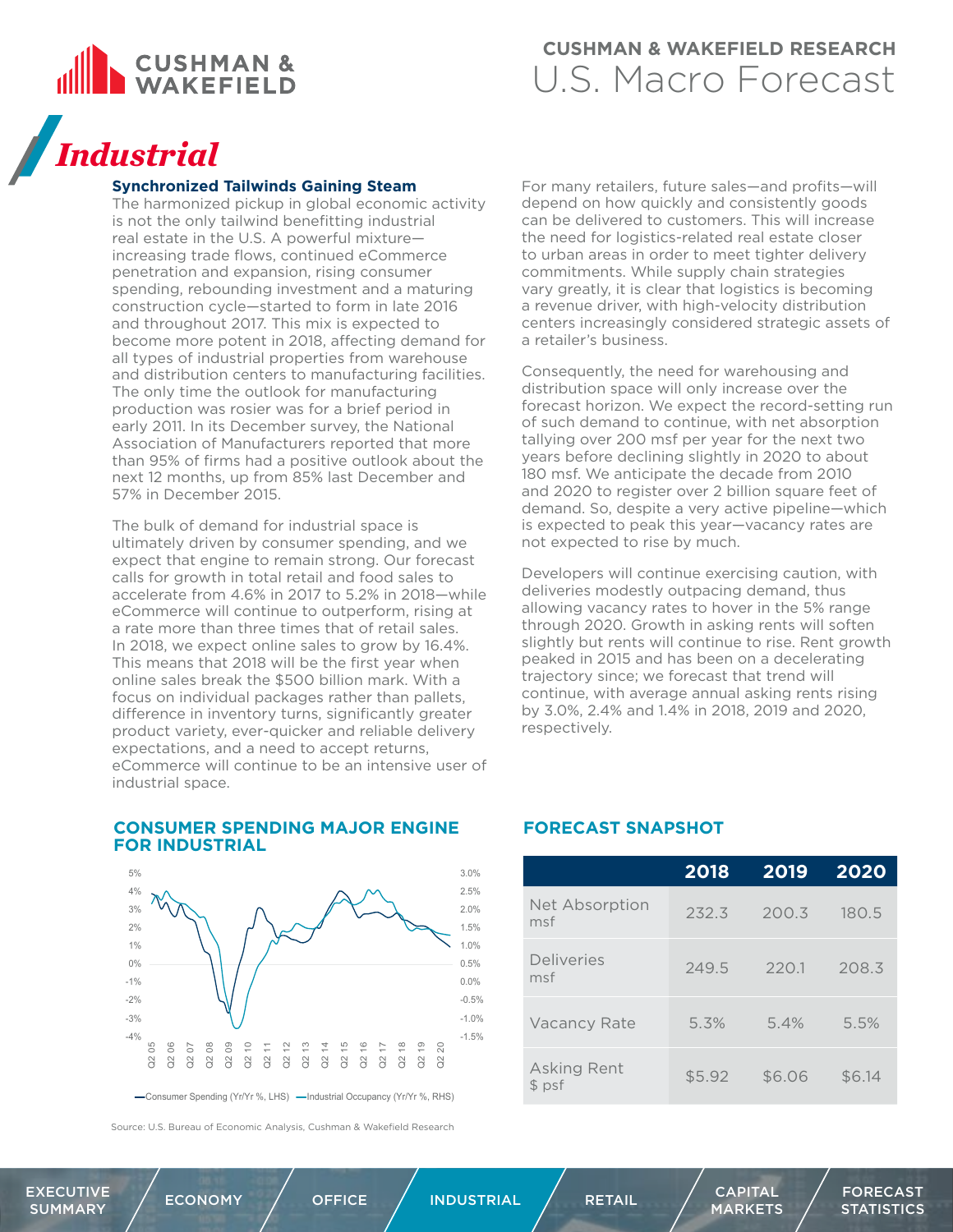<span id="page-7-0"></span>

## *Retail*

### **Challenges Abound, but Not for All**

The good news for retail real estate is that the majority of property types are faring well, except for specific concepts/categories that are facing the harshest headwinds from eCommerce and rightsizing. Depending on location and class, even malls have their bright spots. By and large, shopping centers—excluding urban, stand-alone and malls have experienced the strongest demand from restaurants, grocery, off-price apparel and club/ warehouse stores. While eCommerce penetration is higher among GAFO categories than for overall retail sales, and although the brunt of the real estate impact continues to be felt in malls, a majority of sales still take place in physical, bricks-and-mortar store locations. Shopping centers are leveraging the consumer appetite for experiences—offering restaurant/bars and entertainment-themed concepts. eCommerceresistant services like nail and hair salons and boutique and big-box fitness are helping pave the way. It appears that some retailers may be facing saturation rather than a lack of demand.

As the shake-up at major GAFO retailers continues to unfold, the downstream implications are evolving. In 2017, there were just under 9,000 store closures, while PNC data reveal there were 36 major retailer bankruptcies—one shy of the 37 bankruptcies registered in 2009 at the height of the Financial Crisis. Cushman & Wakefield is tracking atrisk retailers in 2018, including the potential for 25 to file for bankruptcy; up to a record 11,000 stores may be strategically shuttered.

While all commercial property asset classes are experiencing similar overall trends in leasing performance, attention to location and property idiosyncrasies is perhaps greatest in retail. Nationally, the pipeline has been tightening since 2015. That year marked what is considered to have been the economy's best year of the current cycle—a view that could be upended in 2018 if all goes according to script. This cycle's peak of 27.5 msf in 2015 is considerably lower than the prior cycle's peak in 2007 when 110.8 msf was delivered. Retail construction will remain tied to multifamily and mixed-use development. Most other retail segments remain overbuilt. Redevelopment will continue to be a theme for obsolete or nearobsolete assets.

Shopping center fundamentals reflect an industry that has found stability while shifting and adapting to a new generation of consumers and their preferences. This is most evident in vacancy rates which hovered at a cyclical low point of 6.9% in 2017. Constricted supply over the next few years the pipeline is likely to empty out towards 2020 before the retail reset is finally past—will help to temper the rise in nationwide vacancies. We expect the weakest period for demand to begin this year as closures mount and retailers attempt to revitalize strategy playbooks.

In 2017, average asking rents rose 2.9%. As the industry's dynamics catch up to affect tenants of all types, we anticipate rents to start to feel the effects. In 2018, average asking rents are forecast to rise by 2.4% before starting to decline by the end of the decade.



### **MAJOR CHAIN STORE CLOSURES FORECAST SNAPSHOT**

Source: Moody's, Cushman & Wakefield Research

|                       | 2018    | 2019    | 2020    |
|-----------------------|---------|---------|---------|
| Net Absorption<br>msf | 6.3     | 3.9     | $-0.3$  |
| Deliveries<br>msf     | 18.0    | 11.3    | 8.9     |
| <b>Vacancy Rate</b>   | 7.0%    | 7.1%    | 7.3%    |
| Asking Rent<br>\$psf  | \$16.84 | \$16.94 | \$16.81 |

[EXECUTIVE](#page-2-0) 

[MARKETS](#page-8-0)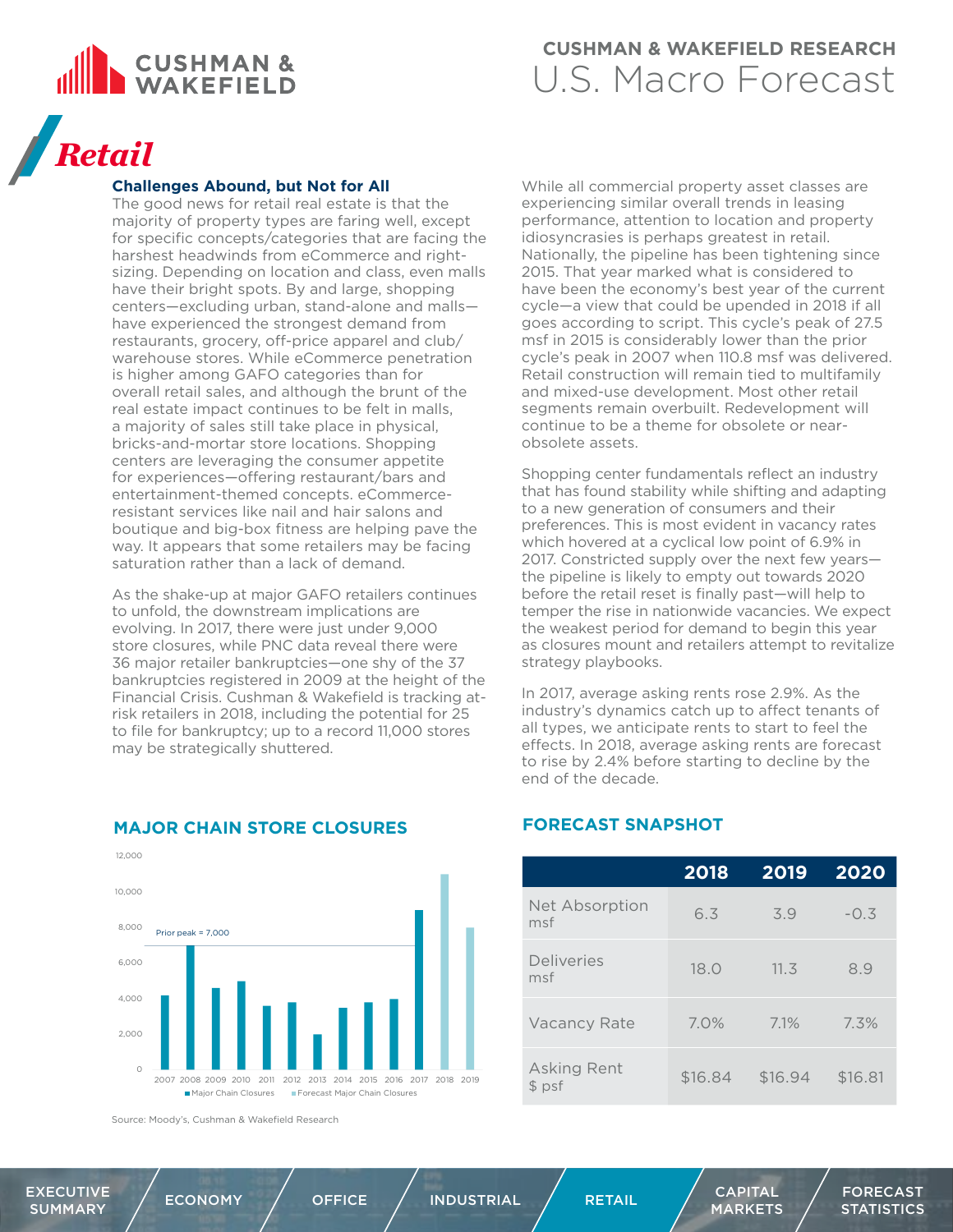<span id="page-8-0"></span>

## *Capital Markets*

#### **Same Old Meets a New Dawn and a New Day**

Commercial property investment markets ended 2017 on a solid note despite beginning the year with elevated economic and political uncertainty. Record low interest rates, though climbing recently, have continued to fuel a search for yield that is drawing capital into CRE from other asset classes and from other countries into the U.S. Meanwhile, compressed cap rates in certain product segments and markets within U.S. CRE are increasingly pushing investors towards new strategies. These strategic rotations have gained momentum as investors have become more confident about the outlook for the continuance of the current economic and CRE expansionary cycle.

Last year ended where we had anticipated: with total volumes down by 6.7%. We expect 2018 to be a stable year. While some investors (institutions) are getting off of the sidelines, many are reaching into secondary markets, suburbs and industrial assets that tend to have a lower nominal value than their CBD and gateway counterparts. The majority of transaction activity will continue to be in core properties. But elevated pricing spreads, large amounts of dry powder and enhanced risk appetite should translate to increased transaction activity by opportunistic and value-add investors. There could be a meaningful increase in the number of deals in 2018, but fewer big-ticket transactions mean volumes will be roughly flat. The upside risk to our forecast is some investors may seek to take advantage of current pricing to liquidate assets. As interest rates increase, this may become more likely as refinancing will become less attractive. At the same time, the shift towards

lower individual asset value strategies could result in greater portfolio volumes to meet minimum investment requirements of institutions.

Record levels of dry powder are aimed at U.S. commercial properties. As of January 2018, Pregin reports there is \$164 billion targeting U.S. assets by closed-end funds. At current levels, investors are having increased difficulty deploying the capital they have. They will continue to face the challenge of investing that capital in an environment of rising interest rates domestically and internationally over the coming years.

Most cap rates either remained flat in 2017 or compressed between 10-20 bps, depending on the sector. Across the board, cap rates sat tight at 6.1%. Industrial remained the stand-out sector, with values rising sufficiently to push cap rates down more than 20 bps—from 6.9% to under 6.7% over the same timeframe. Nevertheless, with spreads at current levels, rising interest rates and the stage set for greater inflationary pressure, price appreciation will occur at a slower rate.

The focus for 2018 remains on maximizing returns from income growth. Only some upside risk exists for NOI returns which are likely to remain low or tempered in the face of new construction, rising vacancies and slowing rent growth. Combined with slowing appreciation, NCREIF total returns are forecast to moderate from 7.0% in 2017 to 6.4% in 2018 before compressing further. These returns are consistent with an economy that is running at full capacity but with lower growth rates than in the past. Similar decelerations would be expected across other growth sensitive asset classes.



### **HIGH INTEREST RATES EXPECTED TO MODERATE RETURNS**

Source: NCREIF, Federal Reserve, Cushman & Wakefield Research

### **FORECAST SNAPSHOT**

|                                         | 2018    | 2019    | 2020    |
|-----------------------------------------|---------|---------|---------|
| Investment Sales \$450.8                |         | \$421.4 | \$406.3 |
| <b>NCREIF Returns</b>                   | 6.7%    | 6.4%    | 5.2%    |
| <b>All Property</b><br>CPPI Price Index | $6.0\%$ | 5.5%    | 2.3%    |

[EXECUTIVE](#page-2-0) 

MARKETS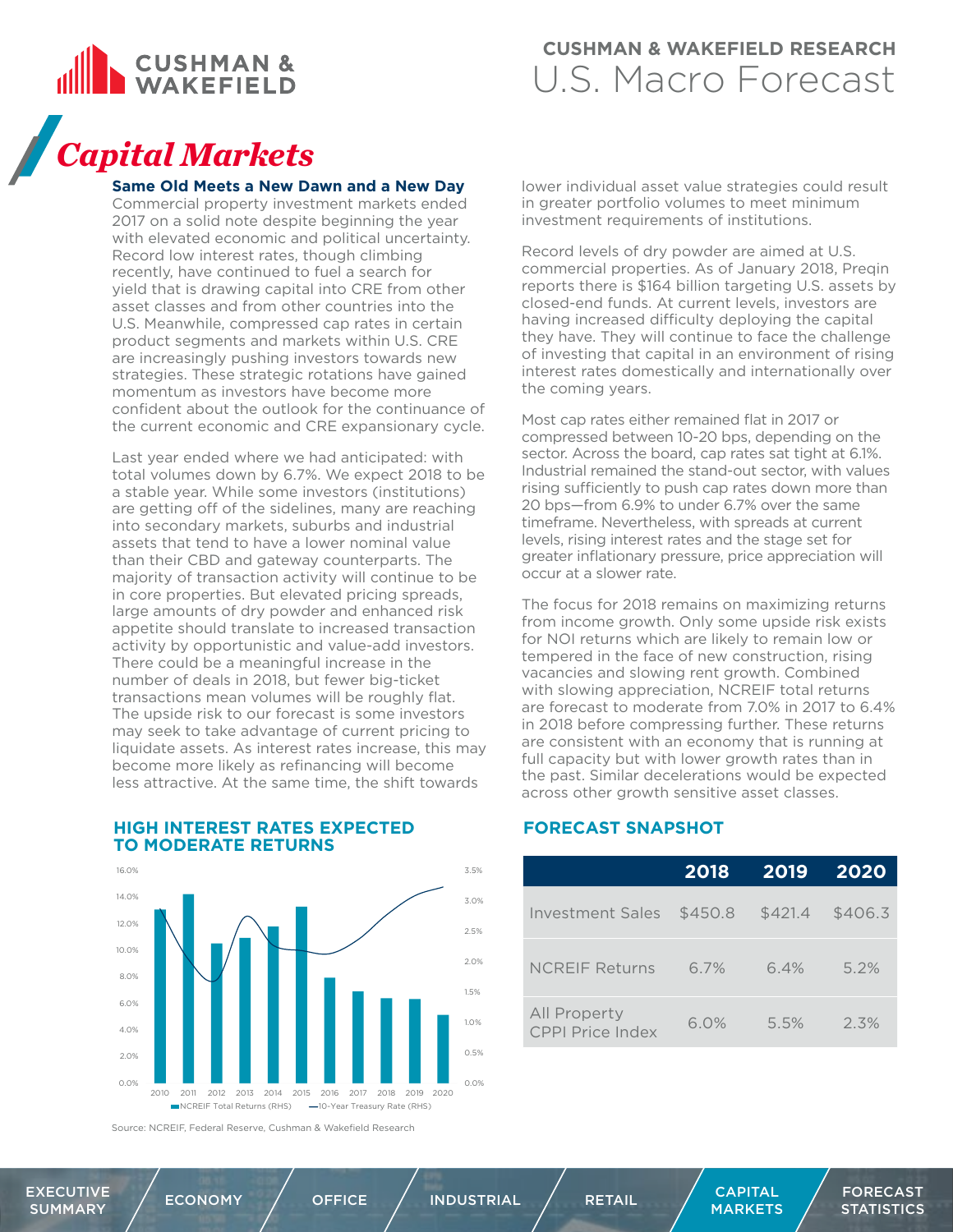<span id="page-9-0"></span>

## *Forecast Statistics*

U.S. MACRO FORECAST TABLE

|                                                         | 2015    | 2016    | 2017    | 2018    | 2019    | 2020    |
|---------------------------------------------------------|---------|---------|---------|---------|---------|---------|
| U.S. Economy                                            |         |         |         |         |         |         |
| Real GDP, AR%                                           | 2.9     | 1.5     | 2.3     | 2.7     | 2.1     | 1.9     |
| Nonfarm Employment Change, Ths.                         | 2,876   | 2,492   | 2,140   | 2,019   | 1,221   | 455     |
| Office-using Employment Change, Ths.                    | 737     | 688     | 707     | 610     | 381     | 155     |
| Unemployment Rate, %*                                   | 5.3     | 4.9     | 4.4     | 3.7     | 3.5     | 4.1     |
| CPI-U Inflation, Yr/Yr%*                                | 0.1     | 1.3     | 2.1     | 2.2     | 2.2     | 2.2     |
| Core PCE Inflation, Yr/Yr%*                             | 1.3     | 1.8     | 1.5     | 1.8     | 2.0     | 2.1     |
| ECI Total Wages & Salaries Index, Yr/Yr%*               | 2.2     | 2.3     | 2.5     | 2.8     | 3.0     | 2.7     |
| Fed Funds Rate, % (Year-end, Q4)                        | 0.2     | 0.4     | 1.2     | 2.0     | 2.9     | 2.9     |
| 10-year Treasury Rate, % (Year-end, Q4)                 | 2.2     | 1.6     | 2.2     | 2.7     | 3.0     | 3.2     |
| Retail Sales & Food Services, Yr/Yr%*                   | 2.6     | 3.0     | 4.6     | 5.2     | 3.5     | 2.5     |
| GAFO Retail Sales, Yr/Yr%*                              | 1.7     | $-0.1$  | 1.8     | 4.5     | 3.3     | 3.2     |
| eCommerce Sales, Yr/Yr %*                               | 14.0    | 14.9    | 15.8    | 16.4    | 13.0    | 10.3    |
| Manufacturing Industrial Production, Yr/Yr %*           | 0.2     | 0.2     | 1.7     | 2.3     | 1.7     | 1.6     |
| Office Sector <sup>1</sup>                              |         |         |         |         |         |         |
| Deliveries, msf                                         | 51.8    | 52.4    | 54.7    | 68.4    | 55.6    | 42.3    |
| Net Absorption, msf                                     | 82.0    | 53.2    | 49.1    | 43.1    | 31.9    | 22.4    |
| Vacancy Rate                                            | 13.8%   | 13.2%   | 13.2%   | 13.5%   | 13.8%   | 14.1%   |
| <b>Asking Rents</b>                                     | \$27.68 | \$29.16 | \$30.41 | \$31.64 | \$32.65 | \$33.26 |
| Growth in Asking Rents, Yr/Yr %                         | 3.3%    | 5.3%    | 4.3%    | 4.0%    | 3.2%    | 1.9%    |
| Industrial Sector <sup>1</sup>                          |         |         |         |         |         |         |
| Deliveries, msf                                         | 176.9   | 233.0   | 246.1   | 249.5   | 220.1   | 208.3   |
| Net Absorption, msf                                     | 247.8   | 281.7   | 246.3   | 232.3   | 200.3   | 180.5   |
| Vacancy Rate                                            | 6.6%    | 5.7%    | 5.2%    | 5.3%    | 5.4%    | 5.5%    |
| Asking Rents                                            | \$5.31  | \$5.54  | \$5.75  | \$5.92  | \$6.06  | \$6.14  |
| Growth in Asking Rents, Yr/Yr %                         | 6.0%    | 4.2%    | 3.9%    | 3.0%    | 2.4%    | 1.3%    |
| Retail Sector <sup>1/2</sup>                            |         |         |         |         |         |         |
| Deliveries, msf                                         | 27.5    | 25.0    | 21.8    | 18.0    | 11.3    | 8.9     |
| Net Absorption, msf                                     | 41.7    | 38.3    | 34.1    | 6.3     | 3.9     | $-0.3$  |
| Vacancy Rate                                            | 7.9%    | 7.5%    | 6.9%    | 7.0%    | 7.1%    | 7.3%    |
| Asking Rents                                            | \$15.69 | \$15.98 | \$16.45 | \$16.84 | \$16.94 | \$16.81 |
| Growth in Asking Rents, Yr/Yr %                         | 1.1%    | 1.9%    | 2.9%    | 2.4%    | 0.6%    | $-0.8%$ |
| Capital Markets <sup>3</sup>                            |         |         |         |         |         |         |
| Total Investment Sales, \$ Bil.                         | \$547.1 | \$497.1 | \$463.9 | \$450.8 | \$421.4 | \$406.3 |
| <b>NCREIF Unlevered Returns, AR%</b>                    | 13.3%   | 8.0%    | 7.0%    | 6.7%    | 6.4%    | 5.2%    |
| Moody's/RCA CPPI (All Property Types), % (Year-end, Q4) | 10.6%   | 9.1%    | 7.0%    | 6.0%    | 5.5%    | 2.3%    |

*1. Annual asking rents and vacancy rates are averages, not year-end*

*2. Historical series based on CoStar; Shopping Centers Only (excludes stand-alone and urban retail)*

*3. Total investment sales includes office, industrial, retail, multifamily, hotel, and land sales*

*\* Annual Average*

*Sources: Moody's Analytics, U.S. Bureau of Economic Analysis, U.S. Bureau of Labor Statistics, Federal Reserve, U.S. Census Bureau, U.S. Board of Governors of the Federal Reserve System, Costar (retail only), Real Capital Analytics NCREIF, Cushman & Wakefield Research*

[EXECUTIVE](#page-2-0)   $\begin{array}{ccc} \text{EXECUTIVE} \end{array} \hspace{1.2cm} \Big/ \hspace{1.2cm} \begin{array}{ccc} \text{ECUTIVE} \end{array} \hspace{1.2cm} \Big/ \hspace{1.2cm} \text{ECONOMY} \end{array} \hspace{1.2cm} \Big/ \hspace{1.2cm} \begin{array}{ccc} \text{OFFICE} \end{array} \hspace{1.2cm} \Big/ \hspace{1.2cm} \begin{array}{ccc} \text{RETAIL} \end{array} \hspace{1.2cm} \Big/ \hspace{1.2cm} \begin{array}{ccc} \text{CAPITAL} \end{array}$  $\begin{array}{ccc} \text{EXECUTIVE} \end{array} \hspace{1.2cm} \Big/ \hspace{1.2cm} \begin{array}{ccc} \text{ECUTIVE} \end{array} \hspace{1.2cm} \Big/ \hspace{1.2cm} \text{ECONOMY} \end{array} \hspace{1.2cm} \Big/ \hspace{1.2cm} \begin{array}{ccc} \text{OFFICE} \end{array} \hspace{1.2cm} \Big/ \hspace{1.2cm} \begin{array}{ccc} \text{RETAIL} \end{array} \hspace{1.2cm} \Big/ \hspace{1.2cm} \begin{array}{ccc} \text{CAPITAL} \end{array}$  $\begin{array}{ccc} \text{EXECUTIVE} \end{array} \hspace{1.2cm} \Big/ \hspace{1.2cm} \begin{array}{ccc} \text{ECUTIVE} \end{array} \hspace{1.2cm} \Big/ \hspace{1.2cm} \text{ECONOMY} \end{array} \hspace{1.2cm} \Big/ \hspace{1.2cm} \begin{array}{ccc} \text{OFFICE} \end{array} \hspace{1.2cm} \Big/ \hspace{1.2cm} \begin{array}{ccc} \text{RETAIL} \end{array} \hspace{1.2cm} \Big/ \hspace{1.2cm} \begin{array}{ccc} \text{CAPITAL} \end{array}$  $\begin{array}{ccc} \text{EXECUTIVE} \end{array} \hspace{1.2cm} \Big/ \hspace{1.2cm} \begin{array}{ccc} \text{ECUTIVE} \end{array} \hspace{1.2cm} \Big/ \hspace{1.2cm} \text{ECONOMY} \end{array} \hspace{1.2cm} \Big/ \hspace{1.2cm} \begin{array}{ccc} \text{OFFICE} \end{array} \hspace{1.2cm} \Big/ \hspace{1.2cm} \begin{array}{ccc} \text{RETAIL} \end{array} \hspace{1.2cm} \Big/ \hspace{1.2cm} \begin{array}{ccc} \text{CAPITAL} \end{array}$  $\begin{array}{ccc} \text{EXECUTIVE} \end{array} \hspace{1.2cm} \Big/ \hspace{1.2cm} \begin{array}{ccc} \text{ECUTIVE} \end{array} \hspace{1.2cm} \Big/ \hspace{1.2cm} \text{ECONOMY} \end{array} \hspace{1.2cm} \Big/ \hspace{1.2cm} \begin{array}{ccc} \text{OFFICE} \end{array} \hspace{1.2cm} \Big/ \hspace{1.2cm} \begin{array}{ccc} \text{RETAIL} \end{array} \hspace{1.2cm} \Big/ \hspace{1.2cm} \begin{array}{ccc} \text{CAPITAL} \end{array}$ 

[MARKETS](#page-8-0)